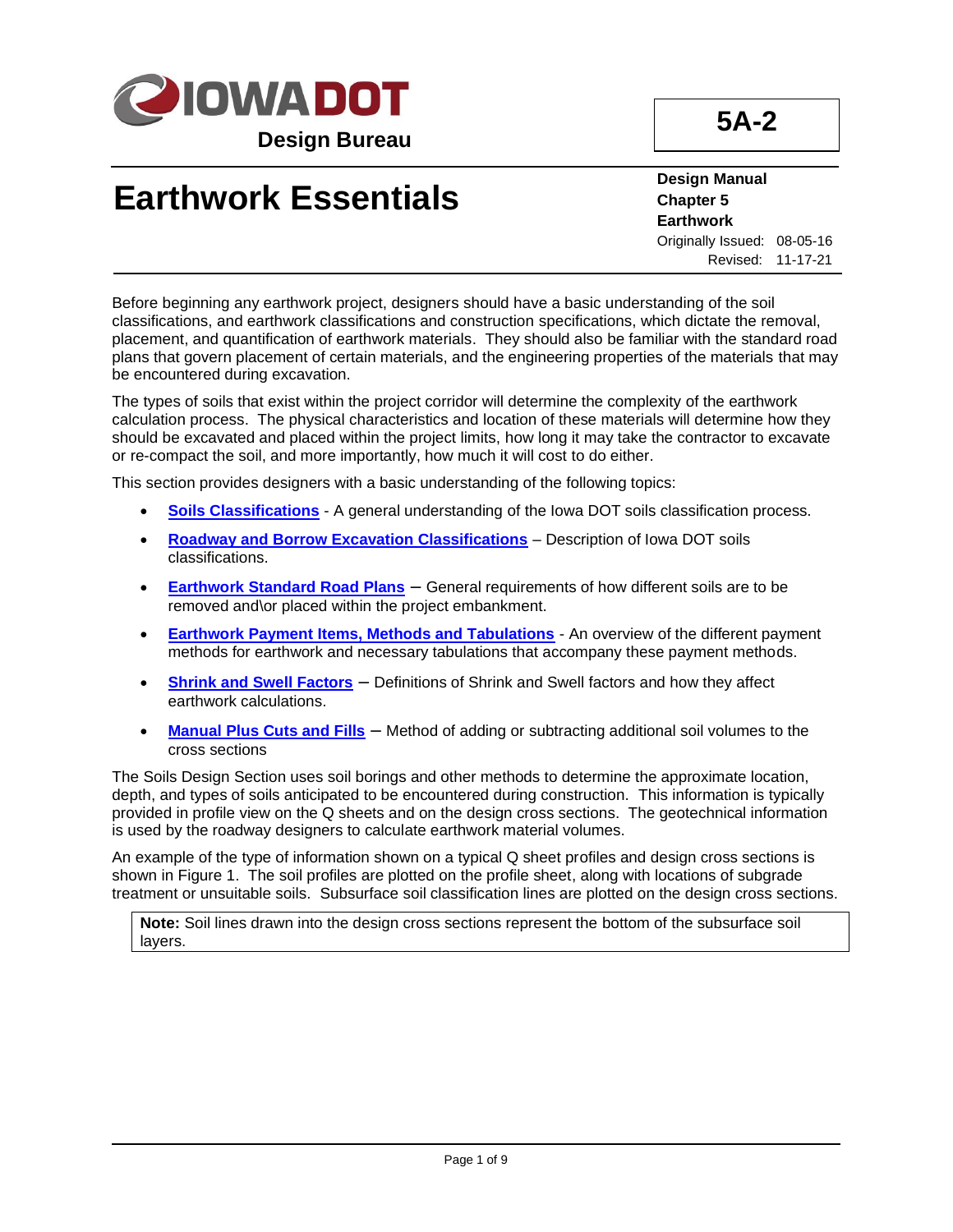

**Figure 1:** Soil profile (top) and classification lines (bottom).

## <span id="page-1-0"></span>**Soil Classifications**

To provide a common language and a general guide to their engineering behavior, soils are classified using either the Unified Soil Class System (USCS) (ASTM D 3282), "Standard Practice for Classification of Soils and Soil-Aggregate Mixtures for Highway Construction Purposes" or the AASHTO Classification System (AASHTO M 145), "Standard Specifications for Classification of Soils and Soil-Aggregate Mixtures for Highway Construction Purposes". The Soils Design Section typically uses the AASHTO classification system. This system classifies soil into seven major groups: A-1 through A-7. Soils classified as A-1 through A-3 are granular type materials and soils classified as A-4 through A-7 are silty clay type materials. Soils available for embankment construction in Iowa generally range from A-4 soils, which are very fine sands and silts that are subject to frost heave, to A-6 and A-7 soils, which predominate across the state. The A-6 and A-7 groups include shrink/swell clayey soils. In general, these soils rate from poor to fair in suitability as subgrade soils. Because these are marginal soils, it is critical that the embankments be constructed with proper compaction and moisture content, and in some cases, stabilization (see pages 1 through 10 in [Section](https://intrans.iastate.edu/app/uploads/sites/15/2020/03/6D-1.pdf) 6D-1 of the SUDAS Design Manual).

The importance of understanding different soil types cannot be overemphasized. Certain soil types classified as unsuitable material have to be placed in the proper location because of their engineering characteristics. Standard Road Plans [EW-101](../SRP/IndividualStandards/ew101.pdf) and [EW-102](../SRP/IndividualStandards/ew102.pdf) (discussed later in this section) show proper placement of these materials.

## <span id="page-1-1"></span>**Roadway and Borrow Excavation Classifications**

The Iowa DOT [Standard Specifications](https://iowadot.gov/specifications/) divide Roadway Borrow and Excavation into different classifications based on the level of effort required to excavate the material. Class 10, Class 12, Class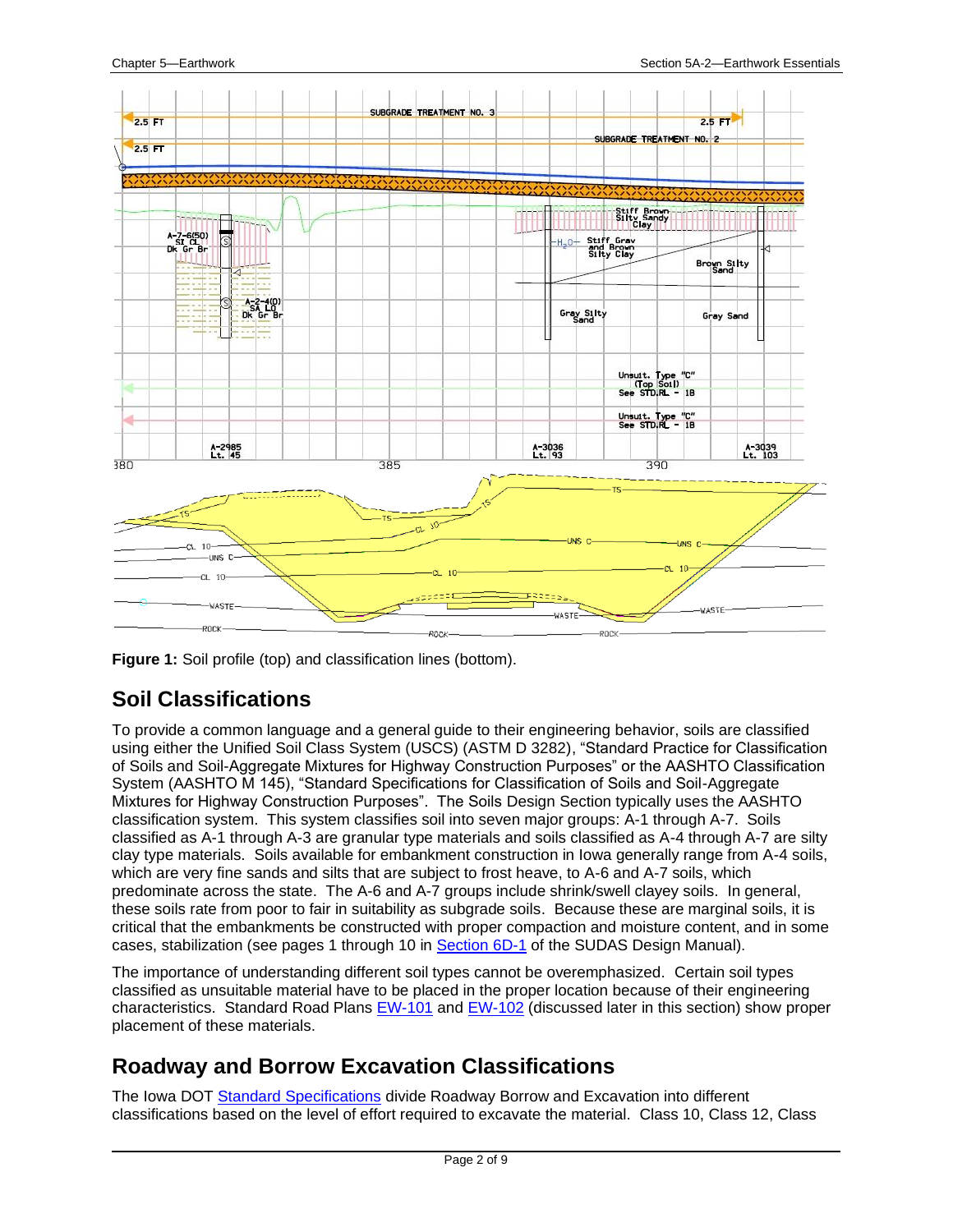13, and Borrow (Embankment-in-Place and subgrade treatments) are the major classifications and are described as follows.

### **Class 10**

This classification includes all normal earth materials such as loam, silt, gumbo, peat, clay, sand, and gravel Class 10. Material is further divided into Suitable Soils and Unsuitable Soils. These are described in more detail later in this chapter.

Unsuitable soils are further divided into Type A (UNS A), Type B (UNS B), Type C (UNS C) and Slope Dressing (Peat/Muck). They may be used in embankments according to Standard Road Plan [EW-102.](../SRP/IndividualStandards/ew102.pdf)

## **Class 12**

This classification is commonly referred to as Rock Excavation. Excavation requiring ripping, blasting, or other methods to remove granite, quartzite, chert, limestone, sandstone, shale and slate is considered Class 12 Excavation. Boulders that may be removed or handled along with the soil in which they are embedded, without special handling, will be not be included in Class 12 excavation. Should the Engineer decide that boulders encountered on the project require special handling, then they will be included in the Excavation, Class 12, Boulder/Rock Fragment pay item and bid as such.

## **Class 13**

This classification is commonly referred to as Unclassified Excavation. Class 13 includes all materials listed under the definitions of Class 10 and Class 12, and any other materials encountered regardless of nature. The contract documents will specify the limits of Class 13 excavation. Excavation within these limits will not be classified as Class 10 or Class 12. This material is not commonly handled in the earthwork calculation spreadsheet.

### **Embankment-in-Place**

When the quantity of material required for the roadway embankment is not available within the limits of the roadway cross sections, it will need to come from another location. Refer to Section [5B-3](05b-03.pdf) for bidding information. Also refer to [Chapter 6.40](../../erl/current/CM/content/CM%206.40.htm) of the Construction Manual for requirements of Contractor furnished and Contractor acquired borrow areas.

## **Select Treatment Material**

Select Soils used for subgrade treatment must meet the following criteria, except Proctor, if a Proctor test was not taken.

#### **Cohesive Soil (Select Loam)**

Meet the requirements of **Article 2102.02, D, 1, a** of the Standard Specifications.

#### **Granular Soil (Select Sand)**

Meet the requirements of [Article 2102.02, D, 1, b](../../erl/current/GS/content/2102.htm) of the Standard Specifications.

## <span id="page-2-0"></span>**Earthwork Standard Road Plans**

Standard Road Plans [EW-101](../SRP/IndividualStandards/ew101.pdf) and [EW-102](../SRP/IndividualStandards/ew102.pdf) demonstrate the proper excavation, placement methods, and treatment of the different soil types that may be encountered during the design and construction of a project. These standards provide details for the construction of roadway embankments, allowable placement of unsuitable materials, subgrade treatments, moisture and density control, topsoil spreading, plowing and shaping, and special compaction requirements.

## **Standard Road Plan [EW-101](../SRP/IndividualStandards/ew101.pdf) – Embankment and Rebuilding Embankments**

This standard illustrates the normal construction procedures for the excavation and rebuilding of embankments, and excavation of peat, muck, or other material not to be used for the construction of embankments. The key difference between each of the typical cross sections for rebuilding of embankments is the location of the natural ground line. The intent is to excavate a uniform layer down to existing embankment line, or a distance "D" below finished grade line, whichever is higher. Likewise, the excavation of peat, muck, or other material not to be used for the construction of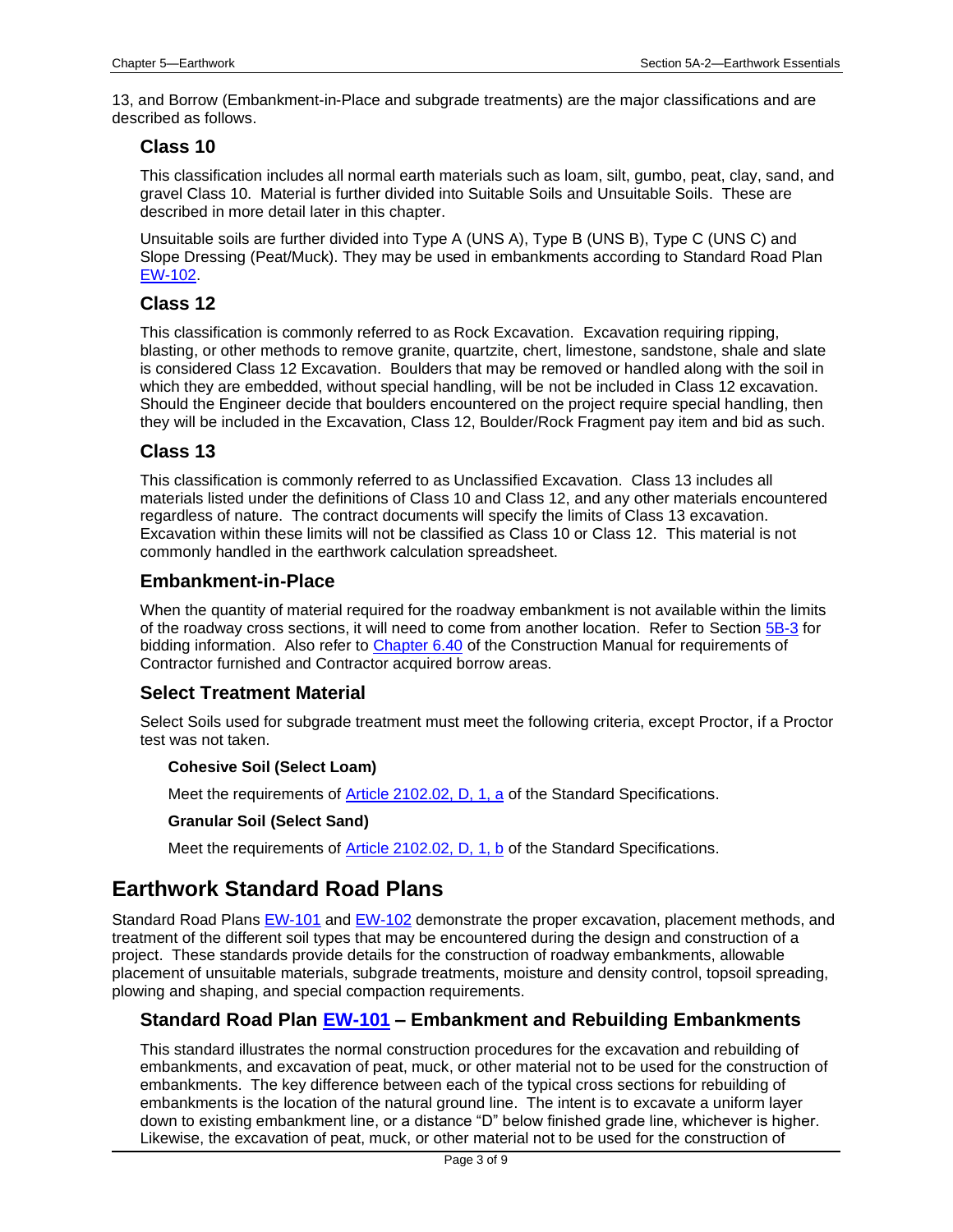embankments should be removed according to the typical cross section shown in this standard. The detailed project design cross sections should reflect the intent of these typical cross sections shown in this standard. Excavation material may be quantified as Plowing and Shaping during the earthwork calculation process.

The dimension "D" will be defined in Tabulation [107-31.](../tnt/PDFsandWebFiles/IndividualPDFs/0107-31.pdf)

## **Standard Road Plan [EW-102](../SRP/IndividualStandards/ew102.pdf) – Allowable Placement of Unsuitable Soil in Embankments.**

#### **Unsuitable Soils**

As previously discussed, unsuitable soils are classified as Type A (UNS A), Type B (UNS B), and Type C (UNS C) and should be placed in embankment construction as outlined in EW-102. Table 2102.02-1 in [Article 2102.02, D, 3](../../erl/current/GS/content/2102.htm) of the Standard Specifications defines the various types and uses of unsuitable soils. The table is arranged from highest quality to lowest quality soil. The Type A, Type B, and Type C placements of Table 2102.02-1 correspond to the Type A, Type B, and Type C placements shown on EW-102.

#### **Fill Areas Greater than 20 Feet High**

In new embankments greater than 20 feet in height, only Select, Suitable Class 10, or Type 'C' Unsuitable material will be allowed below that 20 foot depth.

#### **Boulders**

Boulders that have been classified as Class 12 excavation may be placed into the embankment according to [Article 2102.03, C, 3](../../erl/current/GS/content/2102.htm) of the Standard Specifications, or with the Engineer's approval, may be placed according to [Article 2102.03, C, 4](../../erl/current/GS/content/2102.htm) of the Standard Specifications.

## <span id="page-3-0"></span>**Earthwork Pay Items and Tabulations**

[Division 21](../../erl/current/GS/Navigation/nav21.htm) of the Standard Specifications explains the Method of Measurement and Basis of Payment for the many items related to earthwork construction for roadways. The type of materials encountered determines the Tabulations required for a project. The placement of Class 10, unsuitable soils, select backfill, and special backfill materials may have both moisture and density limit requirements. Check with the Soils Design Section prior to beginning earthwork calculations to determine if moisture and density control will be required on the project, and which of the following tabulations are required for the project. More information on how to determine which bid items are needed can be found in Section [5B-3.](05B-03.pdf)

The earthwork pay items required will depend on whether the project balances, has excess (waste) material, or requires a borrow source. The Iowa DOT master pay items list contains the excavation bid items below. Refer to the [English Bid Item Descriptions](https://iowadot.gov/contracts/Bid_Item_Descriptions.pdf) for a complete list of items associated with Division 21.

## **Class 10 Excavation and Embankment-In-Place**

#### **Pay Items:**

- EXCAVATION, CL 10, RDWY+BORROW
- EXCAVATION, CL 10, UNSUIT/UNSTABLE MAT'L (This item is not normally used)
- EXCAVATION, CL 10, WASTE
- EXCAVATION, CL 10, CHANNEL
- EMBANKMENT-IN-PLACE
- EMBANKMENT-IN-PLACE, CONTRACTOR FURNISHED
- EMBANKMENT-IN-PLACE, STOCKPILE

#### **Tabulations:**

- ➢ Tab 103-7 Shrinkage Data
- ➢ Tab 107-5 Template Quantities
- ➢ Tab 107-7 Shoulder Material Availability Areas
- ➢ Tab 107-29,30 Tabulation of Template Quantities and Adjustments
- ➢ Tab 107-31 Plowing and Shaping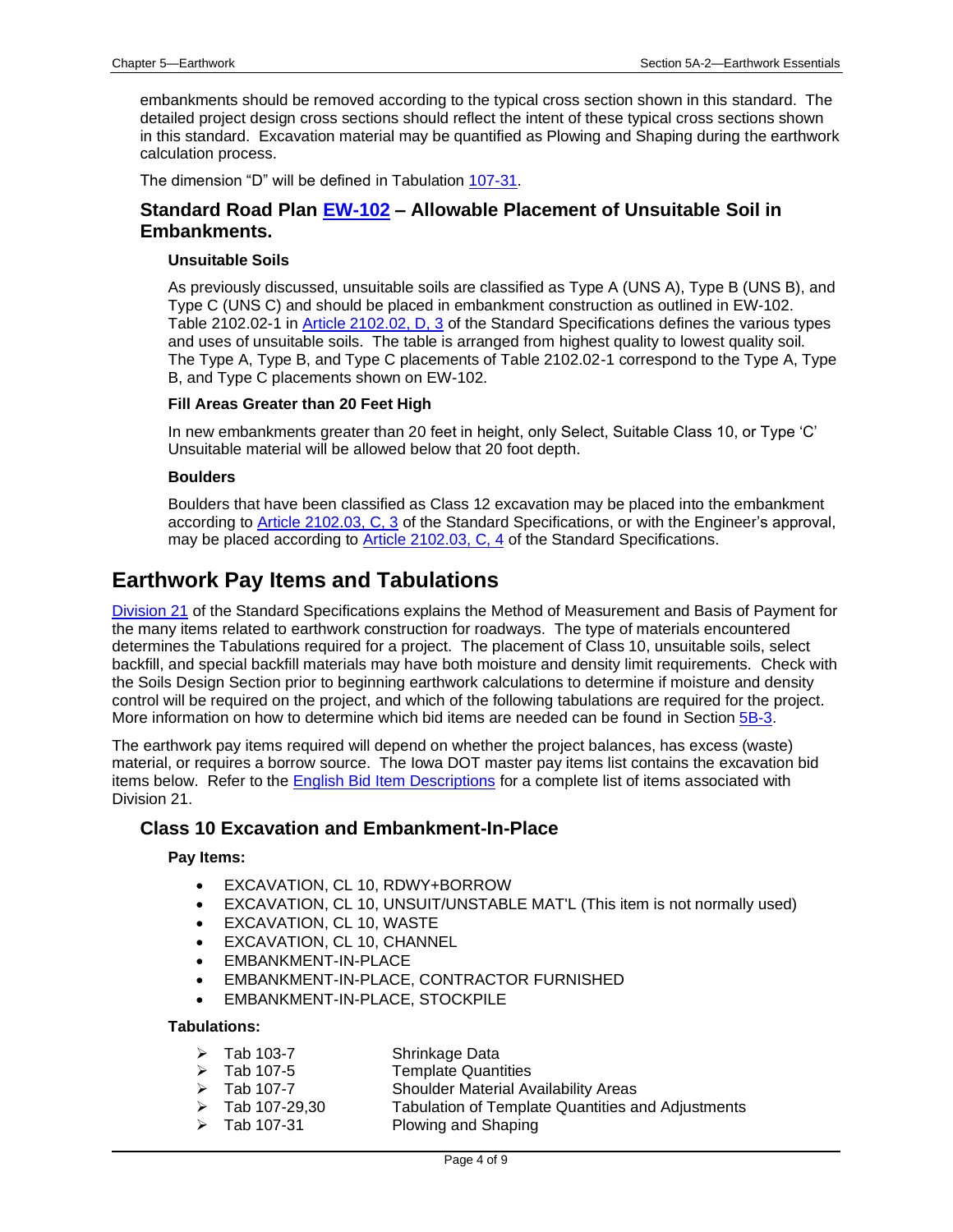### **Class 12 Excavation**

#### **Pay Items:**

- EXCAVATION, CL 12, BOULDER/ROCK FRAGMENT
- EXCAVATION, CL 12, RDWY+BORROW

#### **Tabulations:**

➢ Tab 107-25 Rock Splitting

### **Class 13 Excavation**

#### **Pay Items:**

- EXCAVATION, CL 13, RDWY+BORROW
- EXCAVATION, CL 13, WASTE
- EXCAVATION, CL 13, CHANNEL

#### **Tabulations:**

➢ Tab 112-9 Shoulders

### **Topsoil**

#### **Pay Items:**

- TOPSOIL, FURNISH AND SPREAD
- TOPSOIL, SPREAD
- TOPSOIL, STRIP, SALVAGE AND SPREAD
- TOPSOIL, STRIP AND STOCKPILE

### **Select Materials**

#### **Pay Items:**

- SELECTED BACKFILL
- MODIFIED SUBBASE

Use of Select Materials may require the use of the following tabulations:

| Tab 103-1       | <b>Embankment with Moisture and Density Control</b> |  |  |
|-----------------|-----------------------------------------------------|--|--|
| — <u>1.aa</u> a |                                                     |  |  |

- ➢ Tab 103-3 Proposed Subgrade Treatment
- ➢ Tab 103-6 Embankment with Moisture Control

## **Special Backfill**

#### **Pay Items:**

- SPECIAL BACKFILL
- SPECIAL BACKFILL MAT'L, PLACE ONLY
- MODIFIED SUBBASE

When Embankment-in-Place is specified, payment is based on one of two methods:

- 1. Plan quantity agreement.
- 2. Cross Sections obtained *after* placement.

## **Compaction Requirements**

#### **Pay Items:**

- COMPACTION W/MOISTURE AND DENSITY CONTROL
- COMPACTION W/MOISTURE CONTROL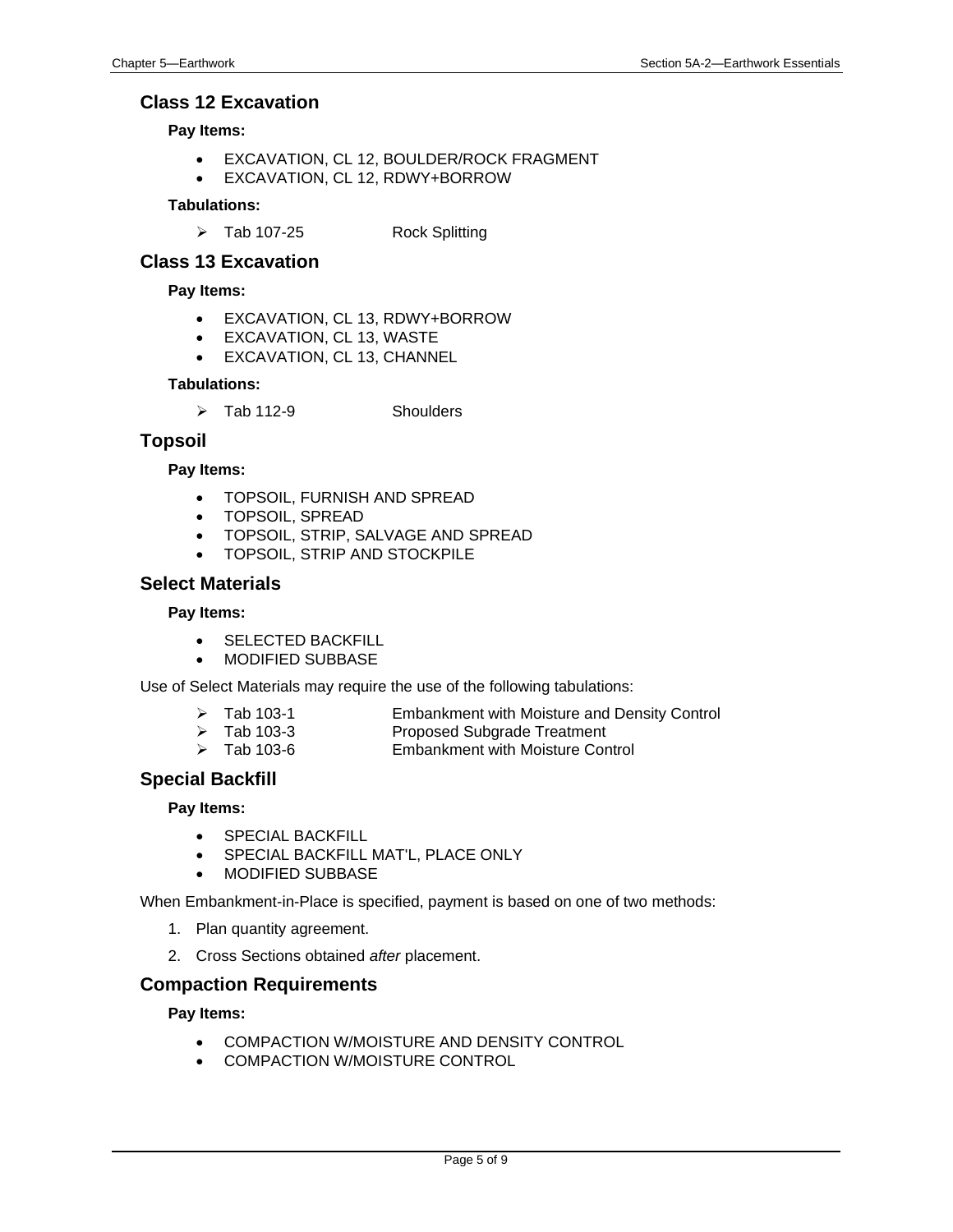### **Granular Blankets**

#### **Pay Items:**

• GRANULAR MATERIAL-BLANKET AND SUBDRAIN

Granular blankets are typically used to develop a drainage layer in areas where the soil has a high moisture content and poor stability. Information on location, depth, and type of material used for granular blankets is to be included on Tabulation [104-5C.](../tnt/PDFsandWebFiles/IndividualPDFs/0104-05C.PDF)

## <span id="page-5-0"></span>**Shrink and Swell Factors**

One cubic yard of excavation will rarely occupy exactly one cubic yard of space in the fill. In order to put excavation and embankment quantities on a common basis, a shrink or swell factor is used. Shrinkage and swell are often expressed as "shrink factor" or "swell factor", which represents the volume change between cut and fill. Shrink\swell factors are a function of the material's physical characteristics and should be accurately determined prior to beginning earthwork operations in order to estimate the efforts required for hauling, stockpiling, and in-place compaction. Swelling of material usually only applies to hard rock and not the soil on a project. Shrinkage and swell factors of soil or rock can significantly affect the effort and cost of an earthwork project.

Shrink and swell factors are determined by the Soils Design Section and provided to the designer. Typically, a 1.3 shrink factor is applied to Class 10 quantities; however, that may not always be the case. Topsoil used for slope dressing or as a Class 10 material may have a shrink factor as high as 1.5 applied, depending on the type of material encountered and project characteristics.

The use of these factors assumes a homogenous material, since each soil type will have unique factors. When faced with multiple soil types needed for excavation or used for earthwork construction, the designer may have to apply individual factors for each type. This is especially important when using different soil types from a borrow source(s).

Soil or rock volumes can be measured three ways:

- As bank cubic yards Material in its natural state before disturbance.
- As loose cubic yards Material that has been disturbed, excavated, or loaded.
- As compacted yards Material after compaction.

#### **Shrink**

Shrinkage is the change in quantity from cut to fill and includes losses from hauling, wind and water erosion, embankment subsidence, and other factors that change the material density. Shrinkage of material will require an increase in suitable fill on the project.

> Shrinkage Factor = Compacted Cubic Volume Bank Cubic Volume

For example, a volume of 1 cubic yard (3 feet x 3 feet x 3 feet) in its natural state may swell to 1.30 cubic yards after being excavated and loaded onto a truck and then shrink to 0.70 cubic yards after being compacted into the roadway embankment.

#### **Swell**

A rock's swell factor reflects the reality that the volume of material placed by nature in the ground is not the same as the volume of the same mass of rock excavated and placed in the dump truck. The same mass of rock occupies more volume in the truck (loose cubic yards) than it does in the ground (bank cubic yards). The swell factor is an adjustment representing this increase in volume and will decrease the need for fill material on the project.

Physically, the act of excavation breaks up the rock into particles of various sizes. This creates more air pockets and results in an effective increase in the rock's void volume. An increase in volume also results in a decrease in density. This decrease in density and increase in volume varies between rock types and is not proportional due to the initial natural void volume of the in-place rock. The swell factor is calculated as follows: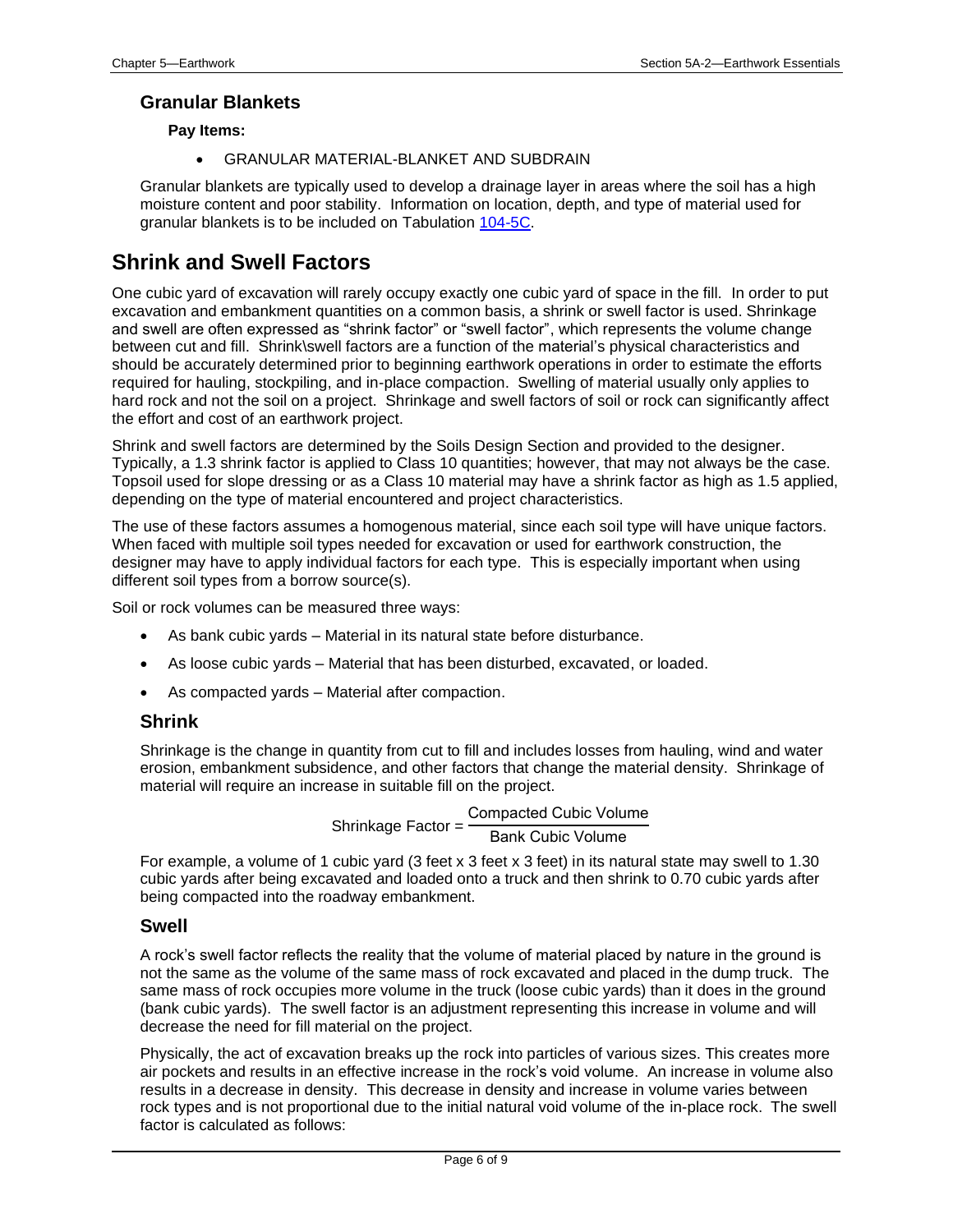In-Place volume+Swell Factor = Loose Cubic Volume

Bank Cubic Volume

For example, if the volume of loose rock is 1.25 times greater than the bank volume it occupied prior to excavation, the rock's swell factor is 1.25.

## **Calculations for Earthwork**

Determining quantities for earthwork items is a multi-step process. Instructions can be found at the provided links.

- 1. Prepare the Microstation file for Earthwork Processing, see Section [20F-30.](20F-30.pdf)
- 2. Run Cross Sections with Geopak input files using the Process Cross Sections tool.
- 3. Import data from Geopak .txt files to T Sheet Calculation File, see Sectio[n 20J-62.](20j-62.pdf)
- 4. Import data for Manual Plus Cuts and Fills (see below).
- 5. Interpret data from T Sheet Calculation File to determine bid item Quantities, see Section [1F-20.](01F-20.pdf)

## <span id="page-6-0"></span>**Manual Plus Cuts and Fills**

When determining earthwork volumes for a roadway, there will be instances where additional volumes will still need to be added to the earthwork spreadsheet quantity to account for areas not included in the average end area calculations. Examples of these areas may be:

- Median crossovers (see [PV-500s\)](../stdplne_pv).
- Rural entrances (see [EW-501\)](../SRP/IndividualStandards/ew501.pdf).
- Safety ramps (see [EW-502\)](../SRP/IndividualStandards/ew502.pdf).
- Maintenance turnarounds (see Road Design Detail [8101\)](../tnt/PDFsandWebFiles/IndividualPDFs/8101.pdf).
- Ditch checks (se[e EW-110\)](../SRP/IndividualStandards/ew110.pdf).
- Wing dikes (see [EW-210\)](../SRP/IndividualStandards/ew210.pdf).
- Guardrail blisters (see [EW-301\)](../SRP/IndividualStandards/ew301.pdf).

Several methods may be used to calculate volumes for these additional areas:

- Accurate modeling of the corridor using Geopak Corridor Modeler or Geopak Site will provide the means to compare the proposed finished grade with the existing ground line to determine volumes (.tin to .tin volume analysis).
- Manual Calculations May be sufficient for most cases.

The accuracy of the calculations depends on the accuracy of the end areas. Therefore, each time the geometry of the entrance changes, a new end area should be calculated. Figure 2 illustrates needed end areas for an entrance.



profile view of entrance

**Figure 2:** Needed end areas for calculating volume at an entrance.

The areas of ditch checks, safety ramps, entrances, etc. may be calculated manually by using the areas in Figures 3 and 4.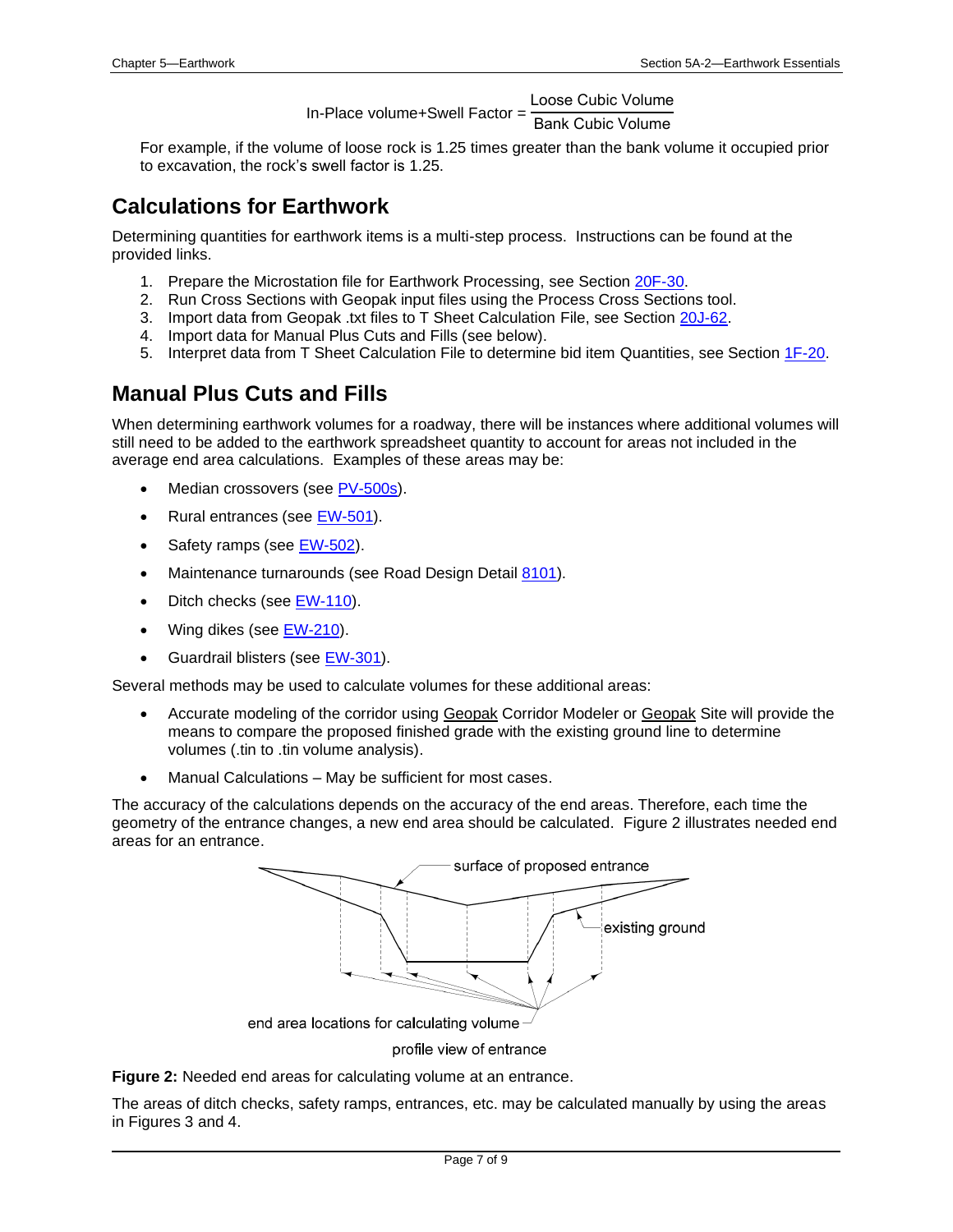

**Figure 3:** End area for ditch checks, entrances, etc.



**Figure 4:** End area for ditch checks, entrances, etc. with a sloping ground line.

Assuming a cut (or fill) such as the one in Figure 3, the cross sectional area is given by:

 $Area = 2bh + nh^2 = h(2b + nh)$ 

Assuming a cut (or fill) such as the one in Figure 4, the cross sectional area is found first by calculating W<sub>L</sub> and W<sub>G</sub>:

$$
W_{L} = \frac{S(b+nh)}{(S+n)} \quad \text{and } W_{G} = \frac{S(b+nh)}{(S-n)}
$$
  
Total Area = 
$$
\frac{(h+\frac{b}{n})(W_{L}+W_{G})}{2} - \frac{b^{2}}{n}
$$

Depending on the level of accuracy required, the volumes of these areas may be summed using the average end area formula, or if more accuracy is required, the prismoidal formula. The following Average End Area formula is defined as follows:

$$
V = \frac{A_1 + A_2}{2} \times L
$$

Where:

*V* = Volume

*A<sup>1</sup>* = Cross section area of first side

*A<sup>2</sup>* = Cross section area of second side

 $L =$  Length between the two areas

If one end area has a value of zero, the earthwork volume can be considered a pyramid and the correct formula would be:

$$
V = \frac{AL}{3}
$$

A more accurate formula is the prismoidal formula, which takes out most of the error accrued by the average end area method.

$$
V = \frac{L(A_1 + 4A_m + A_2)}{6}
$$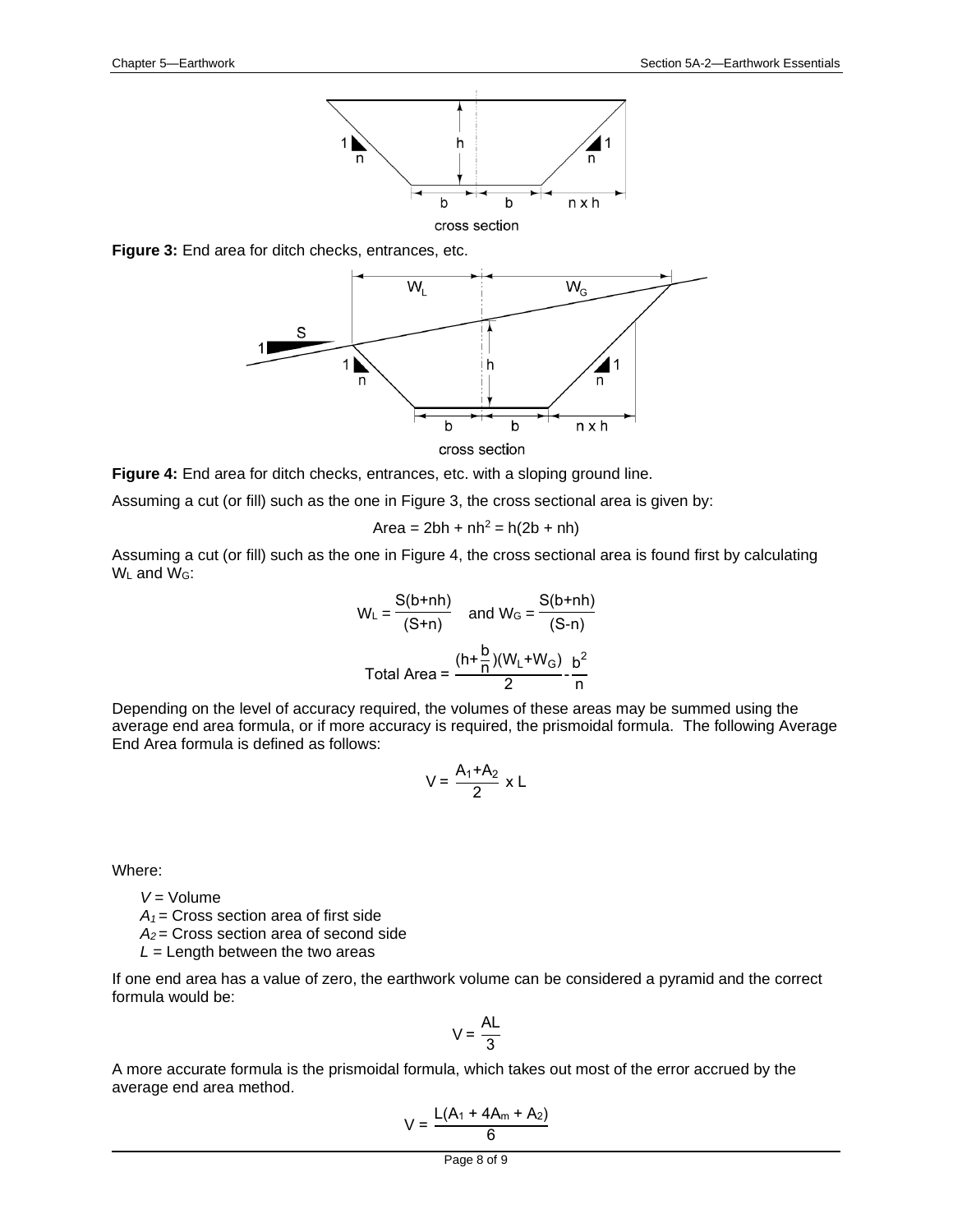#### Where:

- *V*= Volume
- *A<sup>1</sup>* **=** Cross sectional area taken at beginning of proposed element
- *Am*= Area of a plane surface midway between the two cross sections
- *A<sup>2</sup>* = Cross sectional area taken at end of proposed element